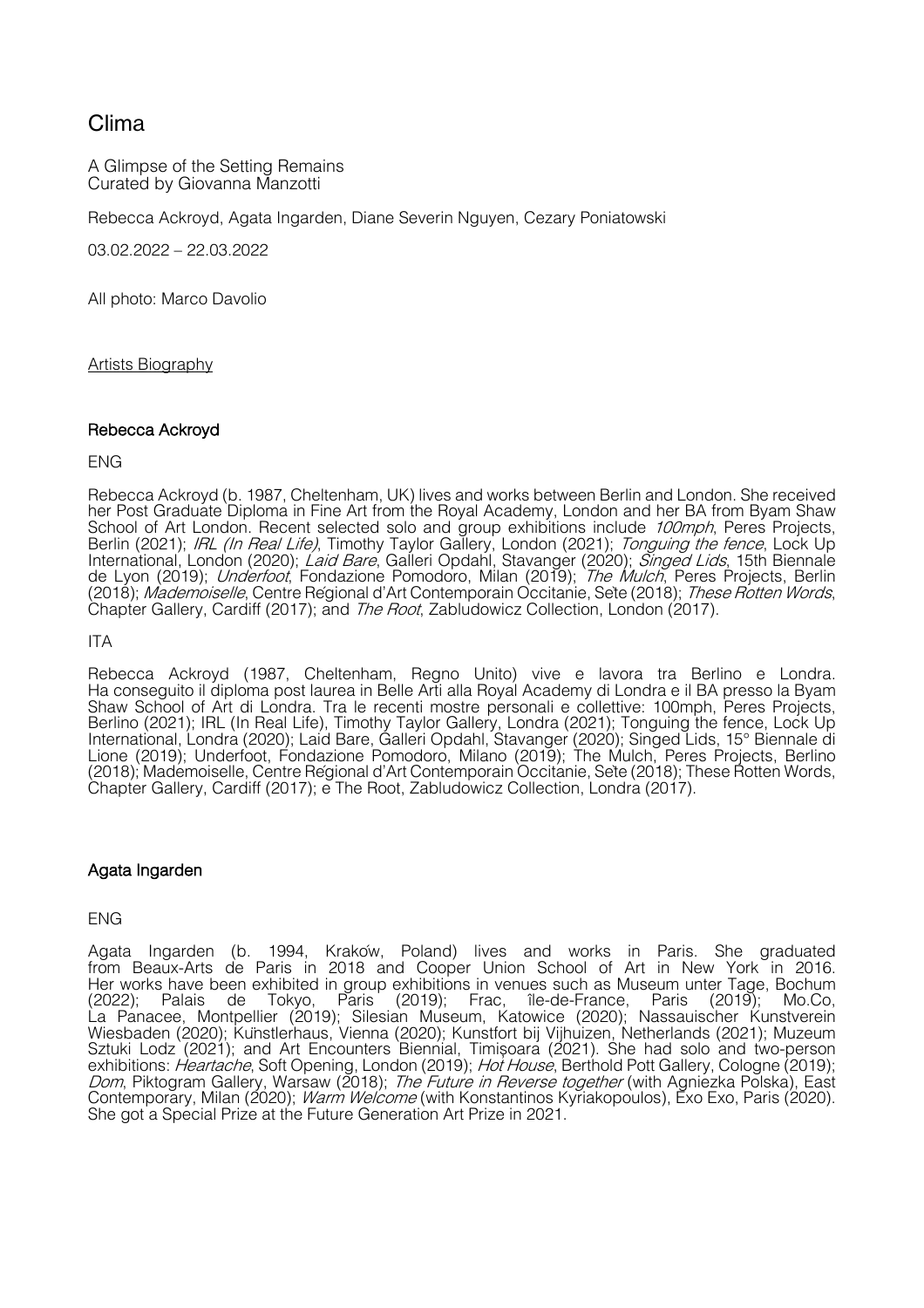# ITA

Agata Ingarden (1994, Cracovia, Polonia) vive e lavora a Parigi. Si èdiplomata alla Beaux-Arts di Parigi nel 2018 e alla Cooper Union School of Art di New York nel 2016. Il suo lavoro èstato esposto in mostre collettive al Museum unter Tage, Bochum (2022); Palais de Tokyo, Parigi (2019); Frac, île-de-France, Parigi (2019); Mo.Co, La Panacee, Montpellier (2019); Silesian Museum, Katowice (2020); Nassauischer Kunstverein Wiesbaden (2020); Künstlerhaus, Vienna (2020); Kunstfort bij Vijhuizen, Olanda (2021); Muzeum Sztuki Lodz (2021); e Art Encounters Biennial, Timisoara ̦ (2021). Tra le mostre personali e bi-personali: Heartache, Soft Opening, Londra (2019); Hot House, Berthold Pott Gallery, Colonia (2019); Dom, Piktogram Gallery, Varsavia (2018); The Future in Reverse together (con Agniezka Polska), East Contemporary, Milano (2020); Warm Welcome (con Konstantinos Kyriakopoulos), Exo Exo, Pargi (2020). Nel 2021 ha ottenuto il premio speciale al Future Generation Art Prize.

# Diane Severin Nguyen

# ENG

Diane Severin Nguyen (b. 1990 Carson, CA) lives and works between Los Angeles and New York. She received her BA from Virginia Commonwealth University and an MFA from the Milton Avery Graduate School of the Arts at Bard College, Annandale-on-Hudson. Selected solo and two-person exhibitions include IF REVOLUTION IS A SICKNESS, SculptureCenter, New York (2021) and The Renaissance Society, Chicago (upcoming); Between Two Solitudes, Stereo, Warsaw (2021); Tyrant Star (online exhibition), Carnegie Museum of Art, Pittsburgh (2020); Minor twin worlds (with Brandon Ndife), Bureau, New York (2019); Reoccurring Afterlife, Empty Gallery, Hong Kong (2019); Flesh Before Body, Bad Reputation, Los Angeles (2019). Group exhibitions include Greater New York, MoMA PS1, New York (2021); Metabolic Rift, Berlin Atonal, Berlin (2021); Made in L.A. 2020: a version, Hammer Museum and The Huntington, Los Angeles (2020-21); and Bodies of Water: 13th Shanghai Biennale, Power Station of Art, Shanghai (2021).

# ITA

Diane Severin Nguyen (1990 Carson, California) vive e lavora tra Los Angeles e New York. Ha conseguito la laurea presso la Virginia Commonwealth University e il Master alla Milton Avery Graduate School of the Arts al Bard College, Annandale-on-Hudson. Tra le mostre personali e bi-personali: IF REVOLUTION IS A SICKNESS, SculptureCenter, New York (2021) e The Renaissance Society, Chicago (upcoming); Between Two Solitudes, Stereo, Varsavia (2021); Tyrant Star (online), Carnegie Museum of Art, Pittsburgh (2020); Minor twin worlds (con Brandon Ndife), Bureau, New York (2019); Reoccurring Afterlife, Empty Gallery, Hong Kong (2019); Flesh Before Body, Bad Reputation, Los Angeles (2019). Le mostre collettive includono Greater New York, MoMA PS1, New York (2021); Metabolic Rift, Berlin Atonal, Berlino (2021); Made in L.A. 2020: a version, Hammer Museum e The Huntington, Los Angeles (2020-21); e Bodies of Water: 13th Shanghai Biennale, Power Station of Art, Shanghai (2021).

# Cezary Poniatowski

ENG

Cezary Poniatowski (b. 1987, Olsztyn, Poland) lives and works in Warsaw. In 2012 he graduated from Basilica di San Celso, Milan (2021); Vaults and Swellings, FUTURA – Centre for Contemporary Art, Prague (2021); Welcome to Itchy Truths, Stereo, Warsaw (2020); Hearth, Jan Kaps, Cologne (2020); Hereafter (with Sami Schlichting), Melange, Cologne (2019). His recent group shows include Metabolic Rift, Berlin Atonal, Berlin (2021); All Worlds Are Flat, Blindside, Melbourne (2021); The Spirit of Nature and Other Fairy Tales. 20 years of The ING Polish Art Foundation, Silesian Museum, Katowice (2019); Nosztrómo, Ashes/Ashes, New York (2019); Waiting for Another Coming, Centre for Contemporary Art Ujazdowski Castle, Warsaw (2018); Doors of Paradise, Union Pacific, London (2018); and FOAF Berlin (Friend of a Friend), ChertLüdde, Berlin (2018).